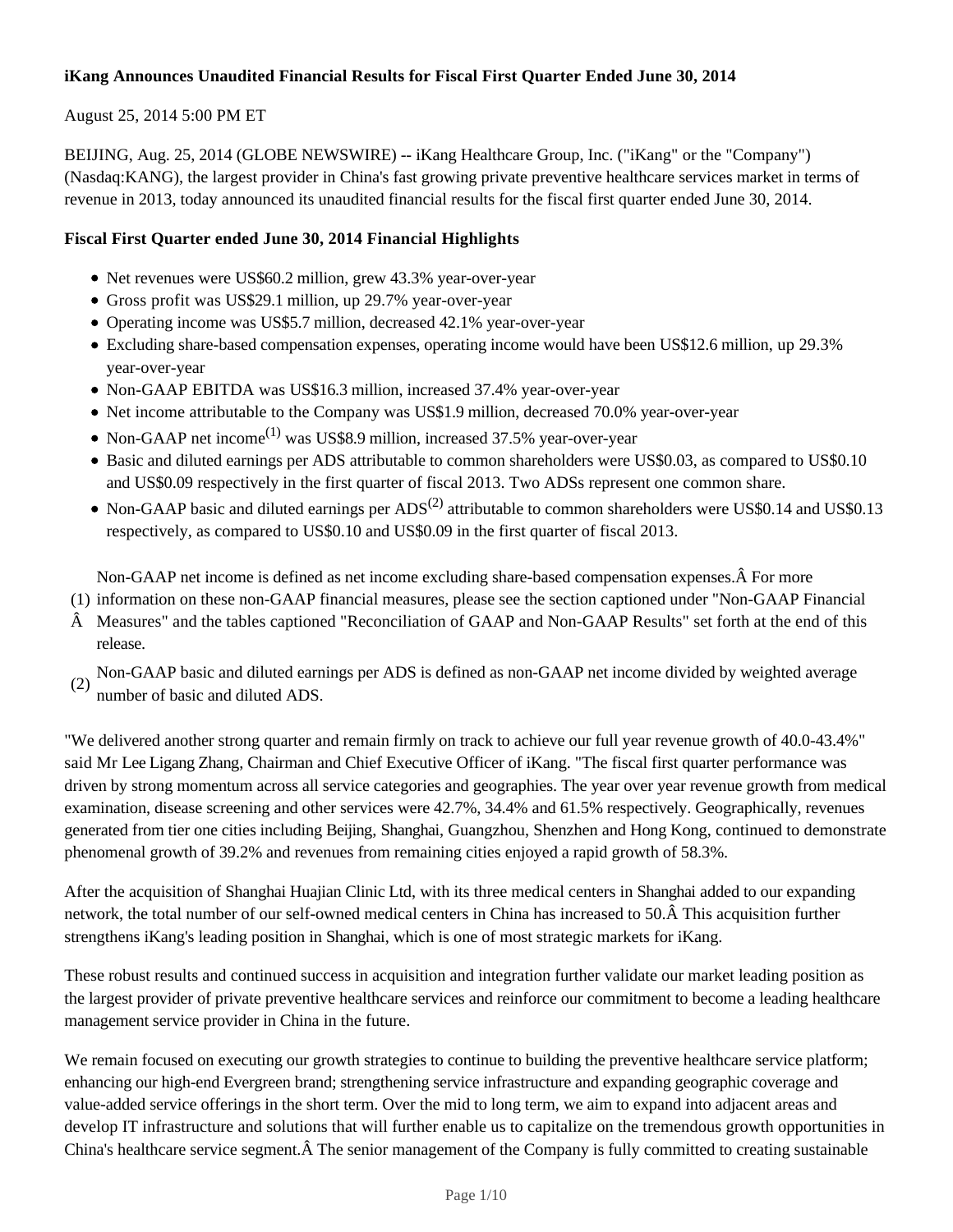long term value to our shareholders."

## **Shares Outstanding**

As of June 30, 2014, the Company had a total of 32,741,539 common shares issued and outstanding, including 31,936,439 Class A common shares (among which 5,966,979 are in the form of ADSs) and 805,100 Class C common shares.  $\hat{A}$   $\hat{A}$  One common share is represented by two ADSs.

## **FIRST QUARTER ENDED JUNE 30, 2014 UNAUDITED FINANCIAL RESULTS**

### **Net Revenues**

Â

Net revenues for the first quarter were US\$60.2 million, representing a 43.3% increase from US\$42.0 million in the same period last year. It was primarily driven by stable growth across all three major service categories, increase in the number of customer visits and the further expansion of medical center network. As of June 30, 2014, the number of our self-owned medical centers increased to 50 from 37 in the same period last year. In the quarter, the Company served a total of 790,000 customer visits under both corporate and individual programs, representing an increase of 35.1% over the first quarter of 2013.

Taking into the account of seasonality, our growth rate in this quarter at 43.3% has speeded up as compared to 35.5% growth rate in same quarter last year.

The table below sets forth a breakdown of net revenues:

| $(US\$ s million                 |      | 1 <sup>st</sup> Quarter Ended June 30, 2014 1 <sup>st</sup> Quarter Ended June 30, 2013 YoY % Change |       |
|----------------------------------|------|------------------------------------------------------------------------------------------------------|-------|
| <b>Medical Examinations 51.5</b> |      | 36.1                                                                                                 | 42.7% |
| <b>Disease Screening</b>         | 4.2  | 3.1                                                                                                  | 34.4% |
| <b>Other Services</b>            | 4.5  | 2.8                                                                                                  | 61.5% |
| <b>Total</b>                     | 60.2 | 42.0                                                                                                 | 43.3% |
| Â                                |      |                                                                                                      |       |

*Medical Examinations*: Net revenues for the quarter were US\$51.5 million, representing a 42.7% increase from US\$36.1 million in the same period last year. The increase was primarily due to an increase of 38.6% in the number of customer visits for medical examinations during the period and an increase of 3.0% in the blended average selling price.

*Disease screening*: Net revenues for the quarter were US\$4.2 million, representing a 34.4% increase from US\$3.1 million in the same period last year. Disease screening refers to the additional services requested by individuals under the basic corporate medical examination programs as a result of individual needs. We have seen an increasing demand for such additional services.

*Other services*: Net revenues for the quarter were US\$4.5 million, representing a 61.5% increase from US\$2.8 million in the same period last year. The increase was due to the revenue contribution from the acquisition of Yuanhua Medical Consultancy Services (Shanghai) Co., Ltd. ("Yuanhua") in July 2013. Yuanhua provides medical consultancy, medical examination and disease screening services.

### **Cost of Revenues**

Cost of revenues for the quarter was US\$31.1 million, representing a 58.9% increase from US\$19.6 million in the same period last year. In addition to increased costs of material consumables and third party outsourcing services as a result of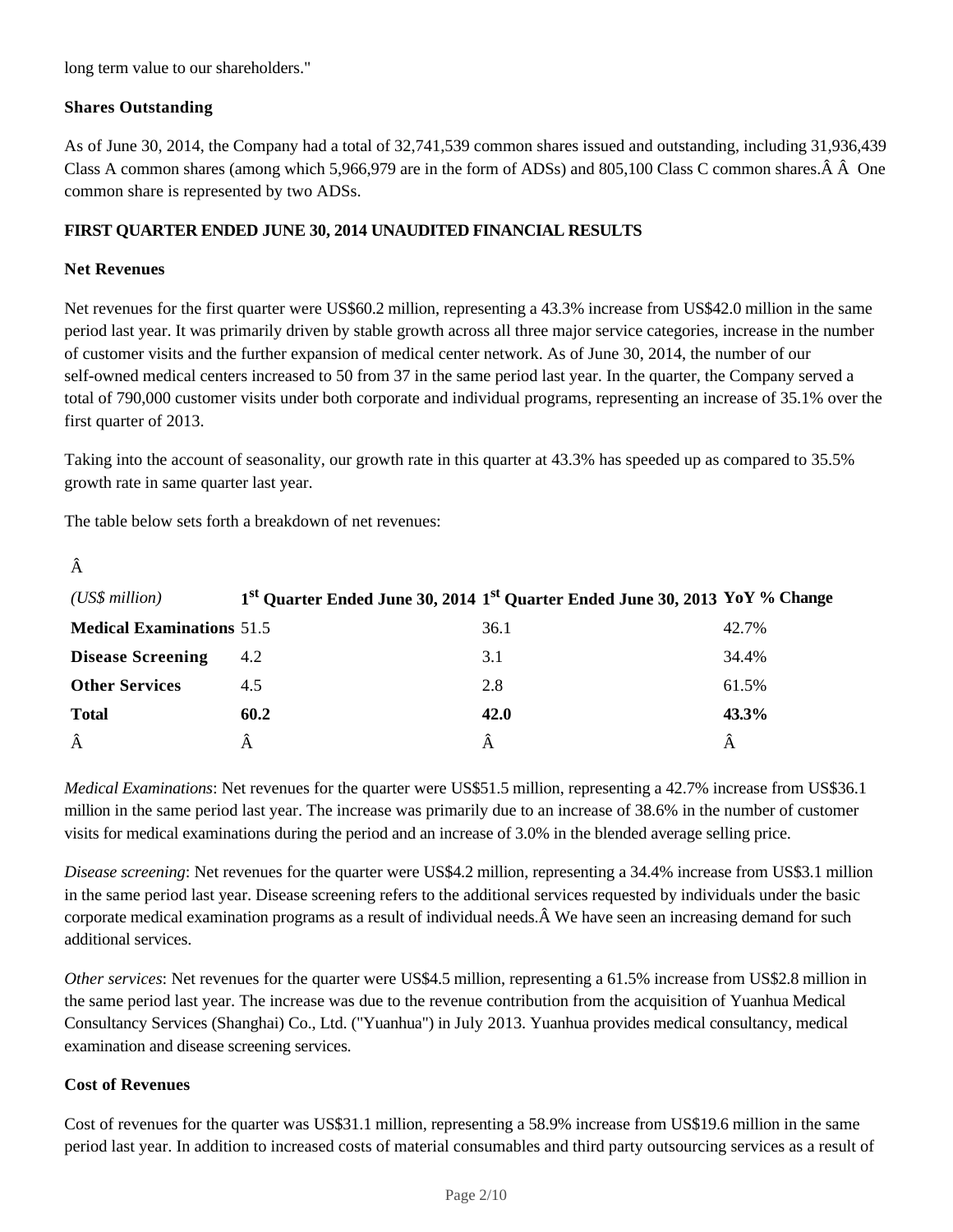revenue increase, there were increases in the rental and staff costs as well as depreciation and amortization expenses associated with the new centers opened and acquired from June 30, 2013 to June 30, 2014.

## **Gross Profit and Gross Margin**

Gross profit for the quarter was US\$29.1 million, representing a 29.7% increase from US\$22.4 million in the same period last year. Gross margin for the quarter was 48.3%, compared to 53.4% in the first quarter of fiscal 2013. A As the newly operated centers still at their ramping-up stage, they had relatively low gross margins in the first quarter of fiscal 2014 which have impacted our overall gross margin.

### **Operating Expenses**

Total operating expenses for the quarter were US\$23.4 million, representing an 85.2% increase from US\$12.6 million in the same period last year. Excluding the \$7.0 million share-based compensation expenses recorded in the quarter, total operating expenses would have increased by 30.1%, which represented 27.3% of total net revenues as compared to 30.1% at the same period last year.

### Sales and marketing

Sales and marketing expenses for the quarter were US\$6.9 million, accounting for 11.5% of total net revenues as compared to 13.5% in the same period last year. $\hat{A}$  The improvement reflected the operating leverage from the robust topline growth. Â

## General and administrative

General and administrative expenses for the quarter were US\$16.3 million, representing a 148.2% increase from US\$6.6 million in the same period last year. Excluding the \$7.0 million share-based compensation expenses recorded in the quarter, the increase of general and administrative expenses would have been 41.8%, accounted for 15.4% of total net revenue which was slightly lower than 15.6% in the same period last year.

### Research and development

Research and development expenses for the quarter were US\$0.2 million, accounting for 0.4% of total net revenues as compared to 1.0% in the same period last year.

### **Income from Operations**

Income from operations for the quarter was US\$5.7 million, decreased 42.1% from US\$9.8 million from the same period in the previous fiscal year. Operating margin was  $9.4\%$  as compared to 23.3% in the first quarter of fiscal 2013. $\hat{A}$  Excluding the \$7.0 million share-based compensation expenses recorded in the quarter, income from operation for the quarter would have been increased by 29.3% with operating margin around 21%.

### **Net Income**

Net income attributable to the Company was US\$1.9 million, a decrease of 70.0% from a net income of US\$6.5 million for the same period in the last fiscal year. Net margin was 3.2% as compared to 15.5% in the first quarter of fiscal 2013.

Non-GAAP net income excluding share-based compensation expenses for the quarter was US\$8.9 million, an increase of 37.5% from US\$6.5 million for the same period in fiscal year 2013. Non-GAAP net income margin was 14.8% as compared to 15.5% in same quarter last year.  $\hat{A}$  Taking into the account of seasonality, our growth rate in this quarter at 37.5% has gone up as compared to 14.5% growth rate in same quarter last year.

### **Basic and Diluted Earnings per ADS**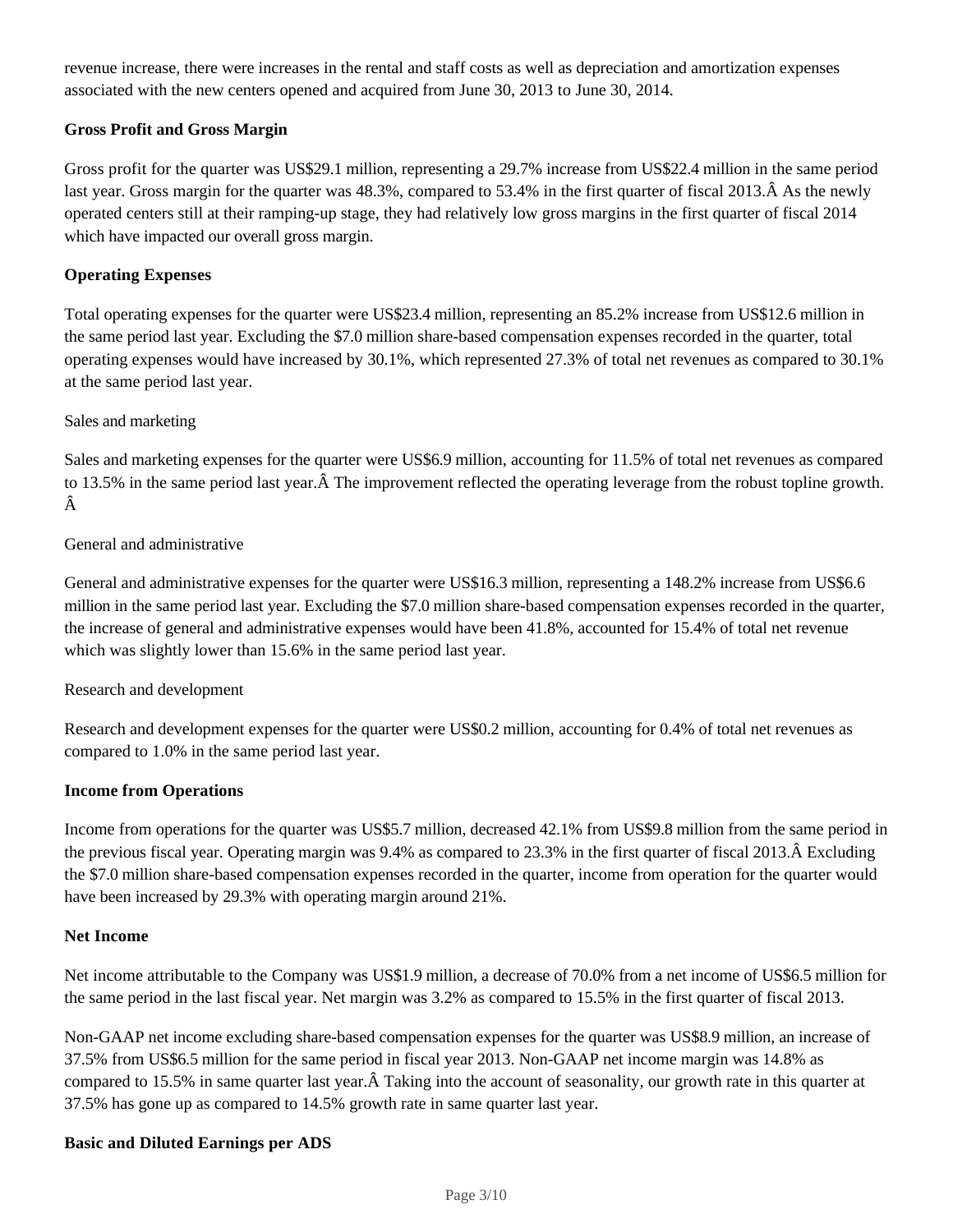Basic and diluted earnings per ADS attributable to common shareholders were US\$0.03, compared to basic and diluted earnings per ADS attributable to common shareholders of US\$0.10 and US\$0.09, respectively, in the same quarter of 2013. Two ADSs represent one Common Share.

Non-GAAP basic and diluted earnings per ADS attributable to common shareholders were US\$0.14 and US\$0.13, respectively, compared to basic and diluted earnings per ADS attributable to common shareholders of US\$0.10 and US\$0.09, respectively, in the same quarter of 2013.

## **Cash Flow and Working Capital**

As of June 30, 2014, the Company's cash and cash equivalents, restricted cash and term deposit totaled US\$192.0 million, as compared to US\$46.2 million at the end of March 31, 2014. This sequential increase was mainly driven by the proceeds raised from our initial public offering in April 2014.

The net working capital was US\$151.1 million at the end of June 30, 2014, with US\$279.8 million of current assets and US\$128.7 million of current liabilities, as compared to US\$7.4 million of net working capital ended March 31, 2014.

## **GUIDANCE FOR FISCAL YEAR ENDED MARCH 31, 2015**

For the fiscal year ended March 31, 2015, the Company reaffirms its guidance of net revenues to be between US\$283 million and US\$290 million, representing a year-on-year increase of 40.0% to 43.4%.

This guidance is based on the current market conditions and reflects the Company's current and preliminary estimates of market and operating conditions and customer demand, which are all subject to change.

### **Conference Call**

iKang's management will host a conference call at 8:00am US Eastern Time (5:00 am US Pacific Time/8:00pm Beijing/Hong Kong Time) on August 26, 2014, to discuss its quarterly and fiscal year results and recent business activities.

To participate in the conference call, please dial the following number five to ten minutes prior to the scheduled conference call time:

China:Â 400-120-0539 Hong Kong:Â 800-905-927 United States: 1-855-298-3404 International: +65-6823-2299 Passcode:Â 5016628

The Company will also broadcast a live audio webcast of the conference call. The webcast will be available at http://ir.ikang.com.

Following the earnings conference call, an archive of the call will be available by dialing:

China:Â 400-184-2240 Hong Kong:Â 800-966-697 United States: 1-866-846-0868 International: +61-2-9641-7900 Replay Passcode: 5016628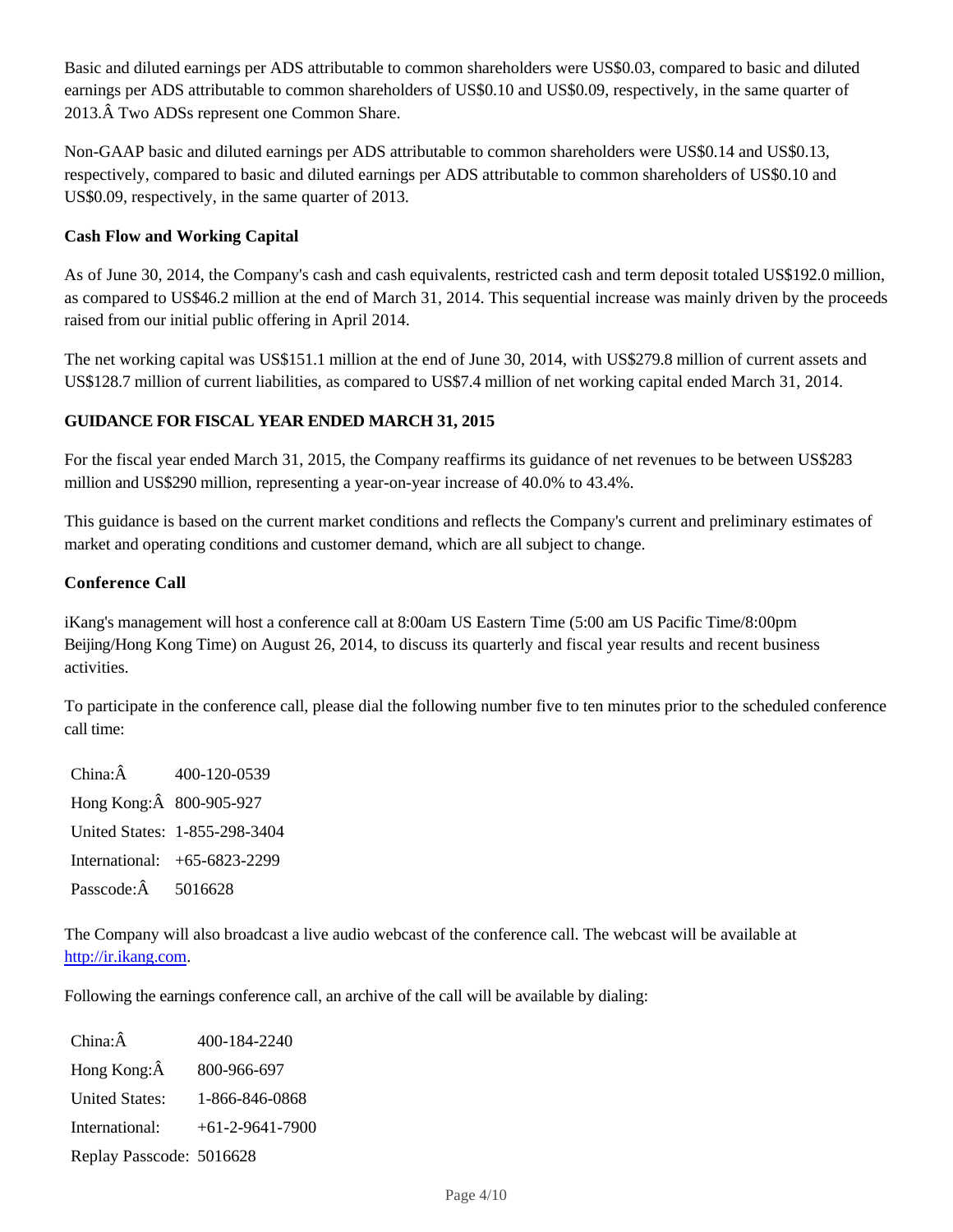## **STATEMENT REGARDING UNAUDITED FINANCIAL INFORMATION**

The unaudited financial information set forth above is subject to adjustments that may be identified when audit work is performed on the Company's year-end financial statements, which could result in significant differences from this unaudited financial information.

## **NON-GAAP FINANCIAL MEASURES**

To supplement our consolidated financial statements which are presented in accordance with U.S. GAAP, we also use non-GAAP Net Income and non-GAAP EBITDA as additional non-GAAP financial measures. We present these non-GAAP financial measures because they are used by our management to evaluate our operating performance. We also believe that these non-GAAP financial measures provide useful information to investors and others in understanding and evaluating our consolidated results of operations in the same manner as our management and in comparing financial results across accounting periods and to those of our peer companies.

Reconciliation of non-GAAP Net Income and non-GAAP EBITDA to the most directly comparable financial measures calculated and presented in accordance with U.S. GAAP is set forth at the end of this release.

## **About iKang Healthcare Group, Inc.**

iKang Healthcare Group, Inc. is the largest provider in China's fast growing private preventive healthcare services market, accounting for approximately 12.3% of market share in terms of revenue in 2013.

Through iKang's integrated service platform and established nationwide network of medical centers and third-party service provider facilities, the Company provides comprehensive and high quality preventive healthcare solutions, including a wide range of medical examinations services and value-added services including disease screening and other services. iKang's customers are primarily corporate customers who contract the Company to provide medical examination services to their employees and clients, and pay for these services at pre-negotiated prices. iKang also directly markets its services to individual customers. In the fiscal year ended March 31, 2014, the Company delivered its services to approximately 2.7 million individuals across China.

As of June 30, 2014, iKang's nationwide network consisted of 50 self-owned medical centers covering 15 of the most affluent cities in China, namely Beijing, Shanghai, Guangzhou, Shenzhen, Chongqing, Tianjin, Nanjing, Suzhou, Hangzhou, Chengdu, Fuzhou, Changchun, Jiangyin and Changzhou, as well as Hong Kong. The Company has also supplemented its self-owned medical center network by contracting with approximately 300 third-party service provider facilities, which include selected independent medical examination centers and hospitals across all of China's provinces, creating a nationwide network that allows iKang to serve its customers in markets where it does not have self-owned medical centers.

### **Forward-looking Statements**

This press release contains forward-looking statements. These statements, including management quotes and business outlook, are made under the "safe harbor" provisions of the U.S. Private Securities Litigation Reform Act of 1995. These forward-looking statements can be identified by terminology such as "will," "estimate," "project," "predict," "believe," "expect," "anticipate," "intend," "potential," "plan," "goal" and similar statements.  $\hat{A}$  iKang may also make written or oral forward-looking statements in its periodic reports to the U.S. Securities and Exchange Commission, in its annual report to shareholders, in press releases and other written materials and in oral statements made by its officers, directors or employees to third parties. Such statements involve certain risks and uncertainties that could cause actual results to differ materially from those expressed or implied in the forward-looking statements. These forward-looking statements include, but are not limited to, statements about: the Company's goals and strategies; its future business development, financial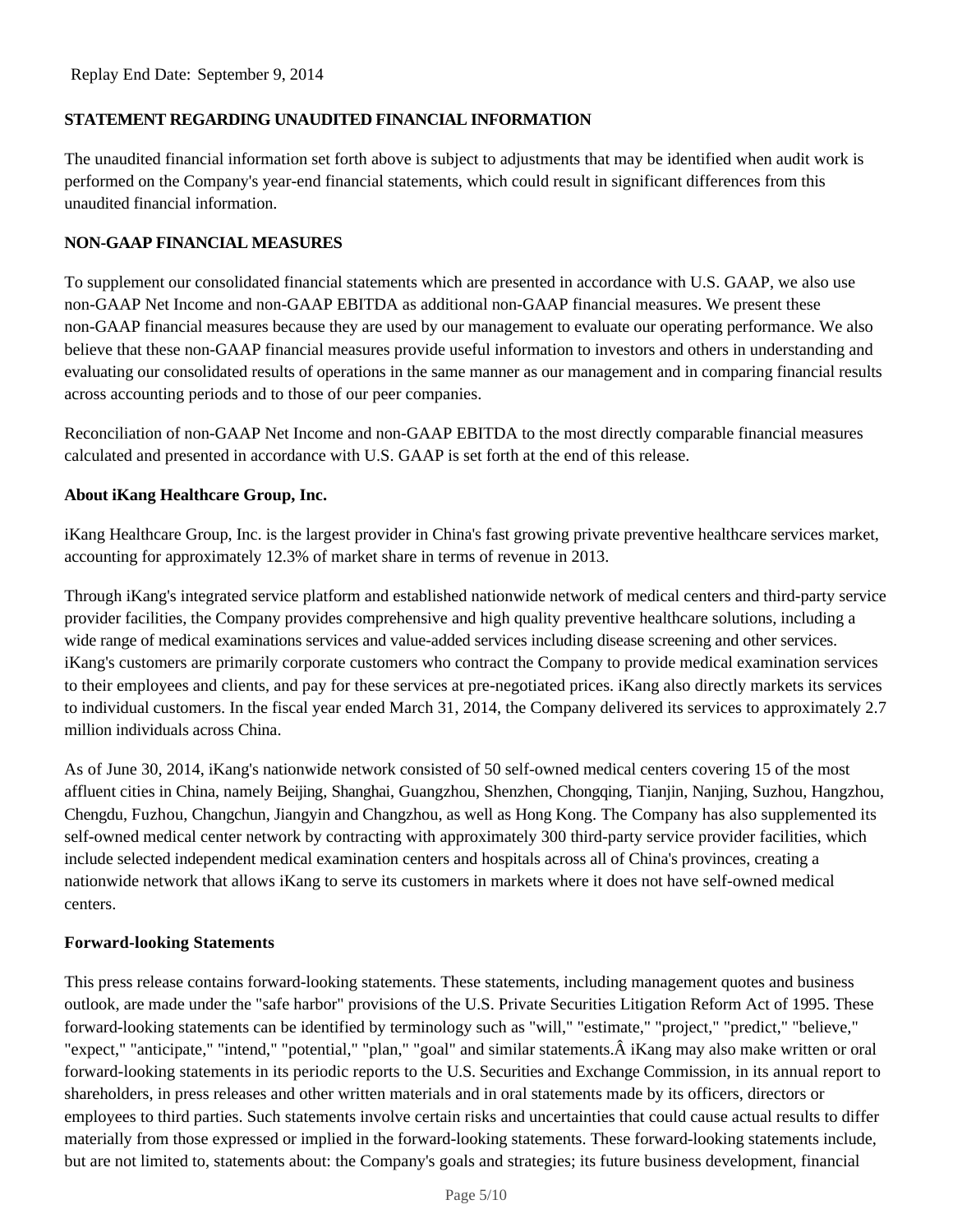condition and results of operations; its ability to retain and grow its customer base and network of medical centers; the growth of, and trends in, the markets for its services in China; the demand for and market acceptance of its brand and services; competition in its industry in China; relevant government policies and regulations relating to the corporate structure, business and industry; fluctuations in general economic and business conditions in China. Further information regarding these and other risks is included in iKang's filing with the Securities and Exchange Commission. iKang undertakes no duty to update any forward-looking statement as a result of new information, future events or otherwise, except as required under applicable law.

## **IKANG HEALTHCARE GROUP, INC.**

## **Condensed Consolidated Balance Sheets**

### **(In thousands of US dollars, except share data and per share data, or otherwise noted)**

**(Unaudited)**

| Â                                                                                                                                                    | As of<br>March 31 | As of<br>June 30 |
|------------------------------------------------------------------------------------------------------------------------------------------------------|-------------------|------------------|
| Â                                                                                                                                                    | 2014              | 2014             |
| Â                                                                                                                                                    | Â                 | Â                |
| <b>ASSETS</b>                                                                                                                                        | Â                 | Â                |
| Current assets                                                                                                                                       | Â                 | Â                |
| Cash and cash equivalents                                                                                                                            | \$30,221          | \$151,494        |
| Restricted cash                                                                                                                                      | 16,007            | 40,551           |
| Â                                                                                                                                                    | Â                 | Â                |
| Accounts receivable, net of allowance for doubtful accounts $\hat{A}$ of \$4,330 and \$5,175 as of<br>March 31, 2014 and June 30, 2014, respectively | 37,619            | 51,714           |
| Inventories                                                                                                                                          | 1,693             | 1,814            |
| Deferred tax assets-current                                                                                                                          | 3,991             | 4,839            |
| Prepaid expenses and other current assets                                                                                                            | 20,012            | 28,063           |
| Amount due from related party                                                                                                                        | 1,287             | 1,290            |
| Â                                                                                                                                                    | Â                 | Â                |
| Total current assets                                                                                                                                 | \$110,830         | \$279,765        |
| Â                                                                                                                                                    | Â                 | Â                |
| Equity method investment                                                                                                                             | \$6,220           | \$6,741          |
| Restricted cash-non-current                                                                                                                          | 2,153             | --               |
| Property and equipment, net                                                                                                                          | 63,644            | 75,197           |
| Acquired intangible assets, net                                                                                                                      | 17,530            | 16,781           |
| Goodwill                                                                                                                                             | 41,412            | 41,478           |
| Cost method investment                                                                                                                               | 129               | 129              |
| Deferred tax assets-non-current                                                                                                                      | 2,007             | 1,895            |
| Rental deposit and other non-current assets                                                                                                          | 6,301             | 6,847            |
| Â                                                                                                                                                    | Â                 | Â                |
| TOTAL ASSETS                                                                                                                                         | \$250,226         | \$428,833        |
| Â                                                                                                                                                    | Â                 | Â                |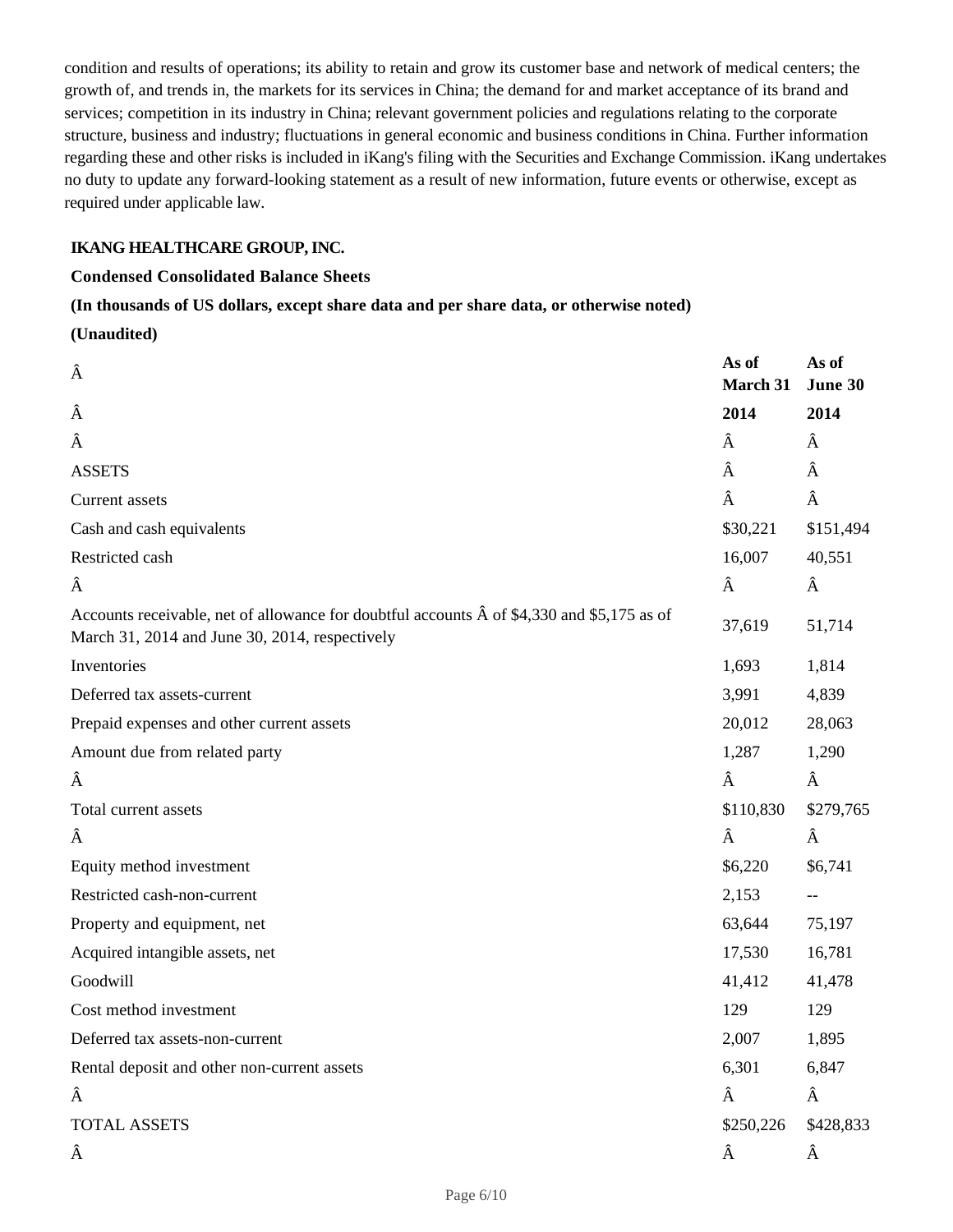| LIABILITIES, MEZZANINE EQUITY AND EQUITY (DEFICIT)                                                                                                                                                                                                                           | Â        | Â        |
|------------------------------------------------------------------------------------------------------------------------------------------------------------------------------------------------------------------------------------------------------------------------------|----------|----------|
| <b>Current liabilities</b>                                                                                                                                                                                                                                                   | Â        | Â        |
| Accounts payable (including accounts payable of the consolidated VIE entities without<br>recourse to iKang Healthcare Group, Inc. of \$14,599 and \$19,056 of March 31, 2014 and June<br>$30, 2014$ , respectively)                                                          | \$16,965 | \$21,661 |
| Accrued expenses and other current liabilities (including accrued expenses and other current<br>liabilities of the consolidated VIE entities without recourse to iKang Healthcare Group, Inc. of<br>\$17,126 and \$21,227 of March 31, 2014 and June 30, 2014, respectively) | 24,275   | 25,631   |
| Income tax payable (including income tax payable of the consolidated VIE entities without<br>recourse to iKang Healthcare Group, Inc. of \$5,299 and \$4,511 of March 31, 2014 and June 30, 6,382<br>2014, respectively)                                                     |          | 6,686    |
| Amount due to related parties (including amount due to related parties of the consolidated VIE<br>entities without recourse to iKang Healthcare Group, Inc. of \$8,049 and nil of March 31, 2014<br>and June 30, 2014, respectively)                                         | 8.049    |          |
| Â                                                                                                                                                                                                                                                                            | Â        | Â        |
| Â                                                                                                                                                                                                                                                                            | Â        | Â        |

# **IKANG HEALTHCARE GROUP, INC.**

## **Condensed Consolidated Balance Sheets - Continued**

## **(In thousands of US dollars, except share data and per share data, or otherwise noted)**

## **(Unaudited)**

| Â                                                                                                                                                                                                                                                           | As of<br><b>March 31</b> | As of<br>June 30 |
|-------------------------------------------------------------------------------------------------------------------------------------------------------------------------------------------------------------------------------------------------------------|--------------------------|------------------|
| Â                                                                                                                                                                                                                                                           | 2014                     | 2014             |
| Deferred revenues (including deferred revenues of the consolidated VIE entities without<br>recourse to iKang Healthcare Group, Inc. of \$22,234 and \$24,225 of March 31, 2014 and June $\hat{A}$ 29,523<br>30, 2014, respectively)                         |                          | $31,178\AA$      |
| Deferred government subsidy-current (including deferred government subsidy-current of the<br>consolidated VIE entities without recourse to iKang Healthcare Group, Inc. of \$47 and \$46 of $\hat{A}$ 47<br>March 31, 2014 and June 30, 2014, respectively) |                          | $46\hat{A}$      |
| Short term borrowings (including short term borrowings of the consolidated VIE entities<br>without recourse to iKang Healthcare Group, Inc. of \$17,717 and \$42,340 of March 31, 2014<br>and June 30, 2014, respectively)                                  | 18,201                   | 43,474           |
| Â                                                                                                                                                                                                                                                           | Â                        | Â                |
| Total current liabilities                                                                                                                                                                                                                                   | \$103,442                | \$128,676        |
| Â                                                                                                                                                                                                                                                           | Â                        | Â                |
| Deferred government subsidy-non-current (including deferred government subsidy-non-current<br>of the consolidated VIE entities without recourse to iKang Healthcare Group, Inc. of \$63 and<br>\$63 of March 31, 2014 and June 30, 2014, respectively)      | \$63                     | \$63             |
| Long term borrowings (including long term borrowings of the consolidated VIE entities<br>without recourse to iKang Healthcare Group, Inc. of \$1,865 and nil of March 31, 2014 and<br>June 30, 2014, respectively)                                          | 1,865                    |                  |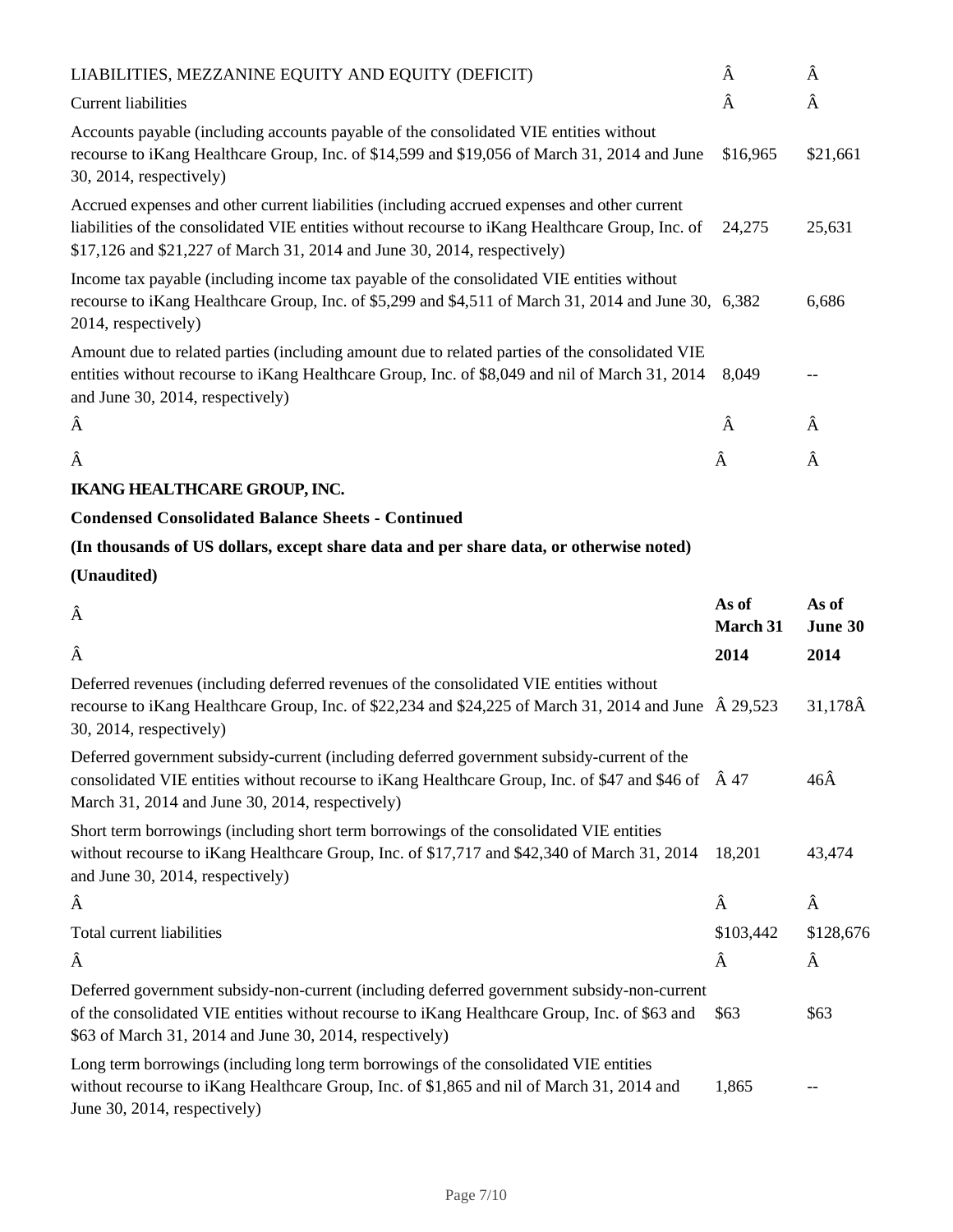| Deferred tax liabilities-non-current (including deferred tax liabilities non-current of the                                                             |   |             |           |
|---------------------------------------------------------------------------------------------------------------------------------------------------------|---|-------------|-----------|
| consolidated VIE entities without recourse to iKang Healthcare Group, Inc. of \$2,929 and<br>\$2,765 of March 31, 2014 and June 30, 2014, respectively) |   | 3,478       | 3,364     |
| Â                                                                                                                                                       |   | Â           | Â         |
| <b>TOTAL LIABILITIES</b>                                                                                                                                |   | \$108,848   | \$132,103 |
| Â                                                                                                                                                       |   | Â           | Â         |
| Mezzanine equity                                                                                                                                        |   | \$264,517   | $-$       |
| Â                                                                                                                                                       |   | Â           | Â         |
| Equity                                                                                                                                                  |   | Â           | Â         |
| Total iKang Healthcare Group, Inc. shareholders' (deficit)/equity                                                                                       |   | \$(126,957) | \$292,696 |
| Non-controlling interest                                                                                                                                |   | \$3,818     | \$4,034   |
| Â                                                                                                                                                       |   | Â           | Â         |
| TOTAL (DEFICIT)/EQUITY                                                                                                                                  |   | \$(123,139) | \$296,730 |
| Â                                                                                                                                                       |   | Â           | Â         |
| TOTAL LIABILITIES, MEZZANINE EQUITY AND EQUITY                                                                                                          |   | \$250,226   | \$428,833 |
| Â                                                                                                                                                       |   | Â           | Â         |
| Â                                                                                                                                                       | Â | Â           |           |

# **IKANG HEALTHCARE GROUP, INC.**

# **Condensed Consolidated Statements of Operations**

# **(In thousands of US dollars, except share data and per share data, or otherwise noted)**

## **(Unaudited)**

| Â                           | Three month periods<br>ended |          |
|-----------------------------|------------------------------|----------|
| Â                           | June 30                      |          |
| Â                           | 2013                         | 2014     |
| Â                           | Â                            | Â        |
| Net revenues                | \$41,980                     | \$60,164 |
| Cost of revenues            | 19,571                       | 31,095   |
| Gross profit                | \$22,409                     | \$29,069 |
| Â                           | Â                            | Â        |
| Operating expenses:         | Â                            | Â        |
| Selling and marketing       | \$5,656                      | \$6,924  |
| General and administrative  | 6,555                        | 16,271   |
| Research and development    | 432                          | 224      |
| Total operating expenses    | \$12,643                     | \$23,419 |
| Â                           | Â                            | Â        |
| Income from operations      | \$9,766                      | \$5,650  |
| Loss from forward contracts | --                           | (8)      |
| Interest expense            | 308                          | 454      |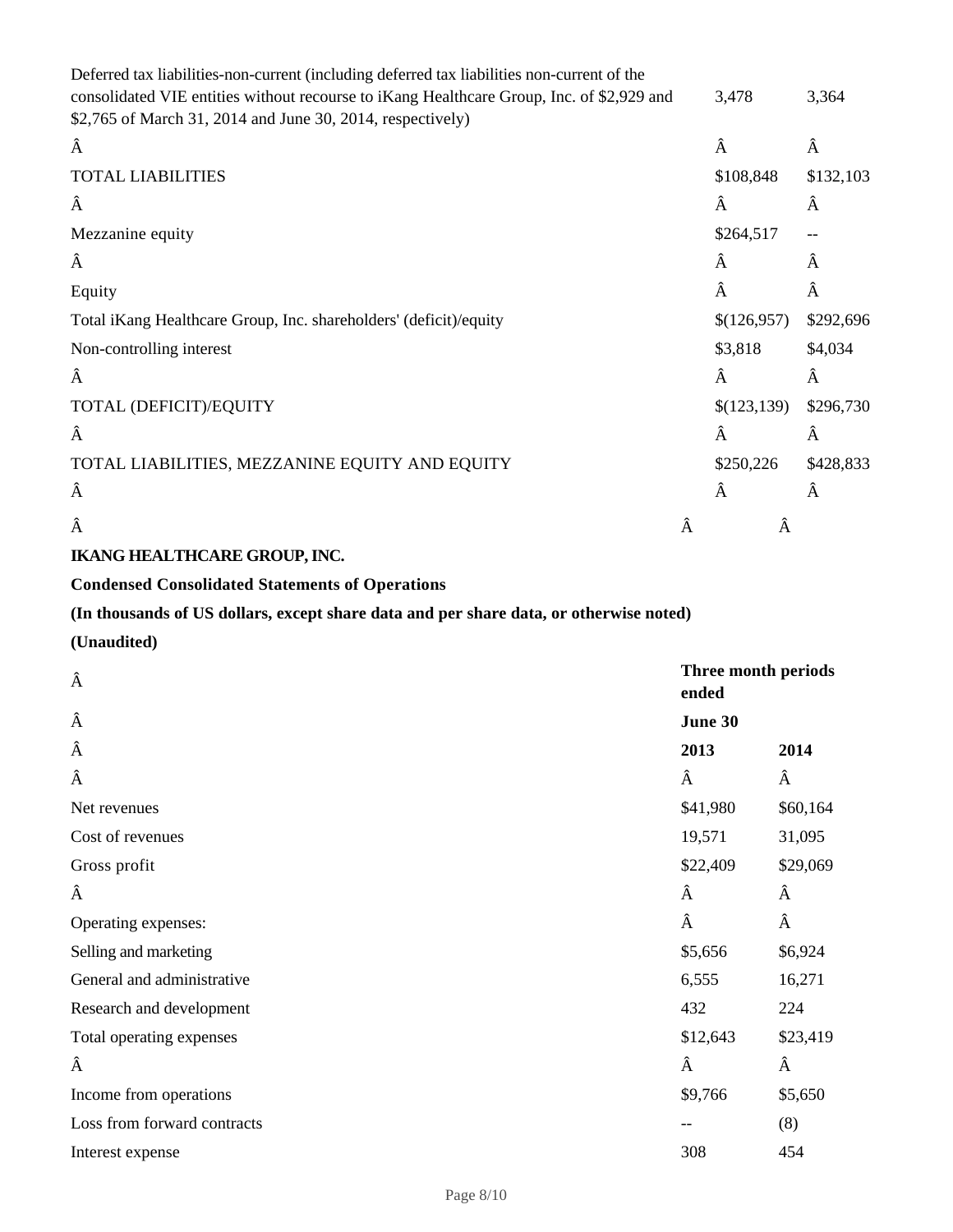| Interest income                                                                             | 19                           | 65         |  |
|---------------------------------------------------------------------------------------------|------------------------------|------------|--|
| Â                                                                                           | Â                            | Â          |  |
| Income before provision for income taxes and gain from equity method investment             | \$9,477                      | \$5,253    |  |
| Income tax expenses                                                                         | 2,818                        | 3,649      |  |
| Gain from equity method investment                                                          |                              | 521        |  |
| Â                                                                                           | Â                            | Â          |  |
| Net income                                                                                  | \$6,659                      | \$2,125    |  |
| Less: Net income attributable to non-controlling interest                                   | 170                          | 178        |  |
| Net income attributable to iKang Healthcare Group, Inc.                                     | \$6,489                      | \$1,947    |  |
| Deemed dividend to preferred shareholders                                                   | 3,661                        | 100        |  |
| Undistributed earnings allocated to preferred shareholders                                  | 1,547                        | 201        |  |
| Net income attributable to common shareholders of iKang Healthcare Group, Inc.              | \$1,281                      | \$1,646    |  |
| Net income per share attributable to common shareholders of iKang Healthcare Group,<br>Inc. | Â                            | Â          |  |
| <b>Basic</b>                                                                                | \$0.20                       | \$0.05     |  |
| Diluted                                                                                     | \$0.19                       | \$0.05     |  |
| Net income per ADS (1 common share equals to 2 ADSs)                                        | Â                            | Â          |  |
| <b>Basic</b>                                                                                | \$0.10                       | \$0.03     |  |
| Diluted                                                                                     | \$0.09                       | \$0.03     |  |
| Weighted average shares used in calculating net income per common share                     | Â                            | Â          |  |
| <b>Basic</b>                                                                                | 6,481,245                    | 30,221,632 |  |
| Diluted                                                                                     | 6,911,957                    | 31,460,110 |  |
| Â                                                                                           | Â                            | Â          |  |
| Â                                                                                           | Â                            | Â          |  |
| <b>IKANG HEALTHCARE GROUP, INC.</b>                                                         |                              |            |  |
| <b>Reconciliation of GAAP and Non-GAAP Results</b>                                          |                              |            |  |
| (In thousands of US dollars, except share data and per share data, or otherwise noted)      |                              |            |  |
| (Unaudited)                                                                                 |                              |            |  |
| Â                                                                                           | Three month periods<br>ended |            |  |
| Â                                                                                           | June 30                      |            |  |
| Â                                                                                           | 2013                         | 2014       |  |
| Â                                                                                           | Â                            | Â          |  |
| Net income attributable to iKang Healthcare Group, Inc.                                     | \$6,489                      | \$1,947    |  |
| Add:                                                                                        | Â                            | Â          |  |
| Share-based compensation                                                                    |                              | 6,976      |  |
| Non-GAAP Net Income                                                                         | \$6,489                      | \$8,923    |  |
| Â                                                                                           | Â                            | Â          |  |
| Income from operations                                                                      | \$9,766                      | \$5,650    |  |